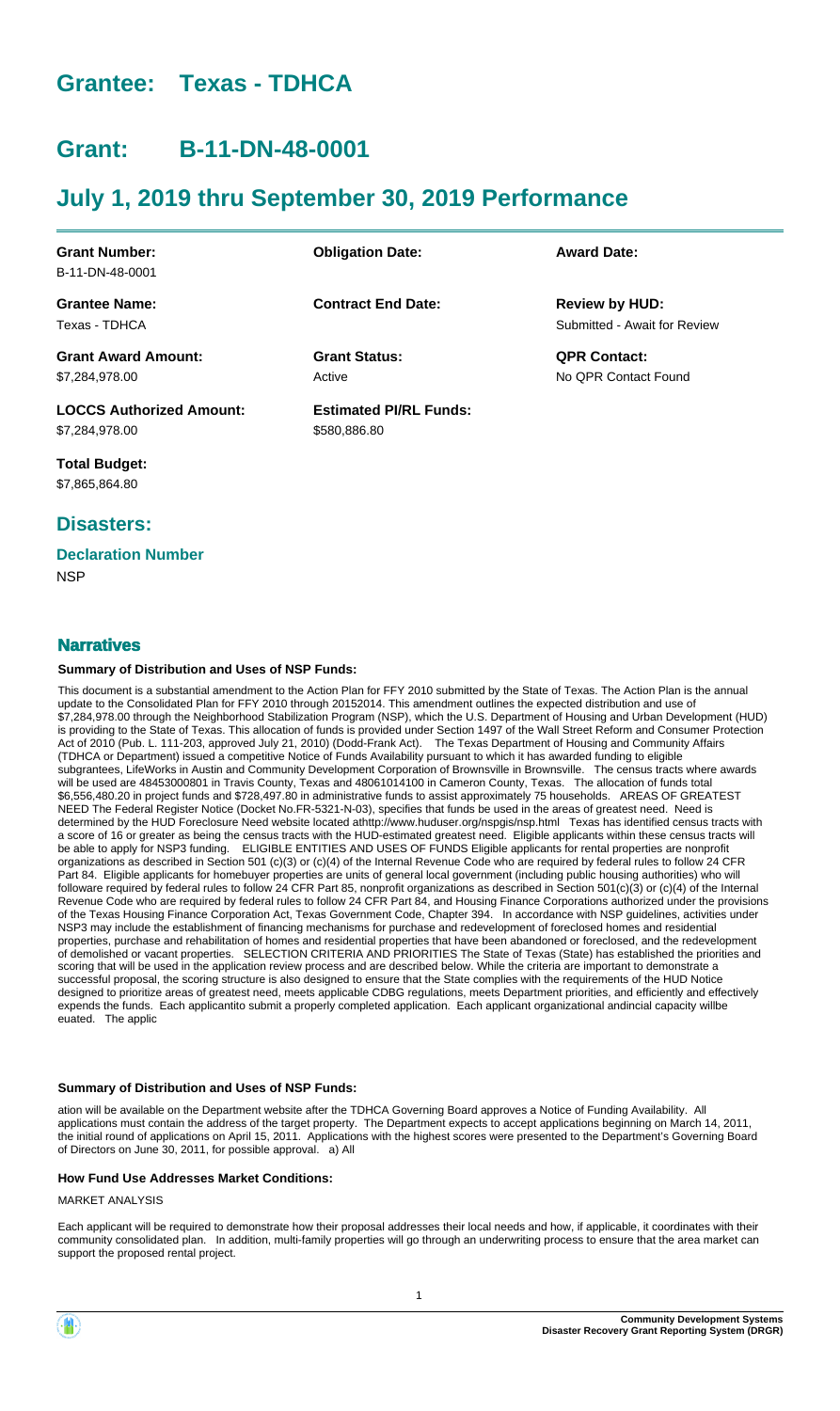### **Ensuring Continued Affordability:**

The Texas NSP will adopt the HOME program standards for continued affordability for rental housing at 24 CFR 92.252 and homeownership at 24 CFR 92.254. The Texas NSP will follow the Single Family Mortgage limits under Section 203(b) of the National Housing Act which are allowable under HOME program standards. The ability of TDHCA to enforce this requirement for the full affordability period will be secured with a recapture provision in the loan documents.

#### **Definition of Blighted Structure:**

The Texas NSP will use local code to determine the definition of a blighted structure except that moral blight is not eligible. If there is no local definition, blighted structure shall mean that a structure exhibits objectively determinable signs of deterioration sufficient to constitute, in the Departments sole and reasonable judgment a likely threat to human health, safety, or the public welfare.

#### **Definition of Affordable Rents:**

The Texas NSP will adopt the HOME program standards for affordable rents at 24 CFR 92.252(a), (b), (c), (d), (e), (f) and (j).

#### **Housing Rehabilitation/New Construction Standards:**

Single Family Housing i) All housing that is constructed or rehabilitated with NSP3 funds must meet all applicable local codes, rehabilitation standards, ordinances, and zoning ordinances at the time of project completion. In the absence of a local code for new construction or rehabilitation, the housing must meet the International Residential Code and the National Electrical Code, as applicable. In addition, housing that is rehabilitated with NSP3 funds must meet all applicable energy efficiency standards established by §2306.187 of the Texas Government Code, and energy standards as verified by RESCHECK. ii) If a Texas NSP3 assisted single-family or duplex is newly constructed and reconstructed, the applicant must also ensure compliance with the universal design features in new construction, established by §2306.514 of the Texas Government Code, and as implemented by TDHCA. iii) All NSP3 assisted properties must meet all applicable State and local housing quality standards and code requirements, which at a minimum must address Universal Physical Condition Standards (UPCS) or the housing quality standards (HQS) in 24 CFR §982.40, but only if HQS is required for another funding source. If there are no such standards or code requirements, the housing must meet Universal Physical Condition Assessment guidelines, unless HQS is required for another fund source. When NSP3 funds are used for rehabilitation the entire unit must be brought up to the applicable property standards, pursuant to 24 CFR §92.251(a)(1). iv) All NSP3 assisted ownership units must pass inspection by a licensed Texas Real Estate Commission inspector prior to occupation. Multifamily Rental Housing i) Housing that is constructed, reconstructed or rehabilitated with NSP funds must meet all applicable local codes, rehabilitation standards, ordinances, and zoning ordinances at the time of project completion. When NSP funds are used for rehabilitation, the entire unit development must be brought up to the applicable property standards, pursuant to 24 CFR §92.251(a) (1). In the absence of a local code for new construction, reconstruction, or rehabilitation, NSP-assisted new construction, reconstruction or rehabilitation must meet, as applicable, International Residential Code and the National Electrical Code. In addition, housing that is rehabilitated with NSP3 funds must meet all applicable energy efficiency standards established by §2306.187 of the Texas Government Code, and energy standards as verified by RESCHECK. ii) To avoid duplicative inspections when Federal Housing Administration (FHA) financing is involved in an NSP-assisted property, a participating jurisdiction may rely on a Minimum Property Standards (MPS) inspection performed by a qualified person. Gut rehabilitation, reconstruction or new construction of residential buildings up to three stories must be designed to meet the standard for Energy Star Qualified New Homes. All gut rehabilitation, reconstruction or new construction of mid-or high-rise multifamily housing must be designed to meet American Society of Heating, Refrigerating, and Air-Conditioning Engineers (ASHRAE) Standard 90.1- 2004, Appendix G plus 20 percent. Other rehabilitation must meet these standards to tlicable to the rehabilitation work undertaken. iii) Muy Housing must meet the accessibility requirements at 24 CFR Part 8, w

### **Housing Rehabilitation/New Construction Standards:**

hich implements Section 504 of the Rehabilitation Act of 1973 (29 U.S.C. §794) and covered multifamily dwellings, as defined at 24 CFR §100.201, must also meet the design and construction requirements at 24 CFR §100.205, which implement the Fair Housing Act (42 U.S.C. 3601–3619) and the Fair Housing Act Design Manual produced by HUD. Additionally, pursuant to the current Qualified Allocation Plan as of the date of the application QAP 10 TAC §50.9(h)(4)(H), Developments inv

#### **Vicinity Hiring:**

NSP3 subgrantees, shall, to the maximum extent feasible, provide for the hiring of employees who reside in the vicinity, of projects funded this section or contract with small business that are owned and operated by persons residing in the vicinity of such projects. For the purposes of administering this requirement, HUD has adopted the Section 3 applicability thresholds for community development assistance at 24 CFR §135.3 (a)()(3)(ii). The NSP3 local hiring requirement does not replace the responsibilities of Section 3 of the Housing and Urban Development Act of 1968 (12 U.S.C §1701u), and implementing regulations at 24 CFR Part 135, except to the extent the obligations may be in direct conflict. Vicinity is defined as the census tract where the project is located. Small business means a business that meets the criteria set forth in section 3(a) of the Small Business Act. See 42 U.S.C. §5302(a)(23). All applicants will be required to have a vicinity preference plan in order to meet threshold scoring criteria.

#### **Procedures for Preferences for Affordable Rental Dev.:**

The Texas NSP3 Selection Critiera and Priorities includes a preference for Affordable Rental Development through the scoring structure.

#### **Grantee Contact Information:**

Texas Department of Housing and Community Affairs 221 E. 11th Street Austin, TX 78701

Brenda Hull Texas NSP Manager Office: 512-475-3033 brenda.hull@tdhca.state.tx.us

| <b>Overall</b>                                 | <b>This Report Period</b> | <b>To Date</b> |
|------------------------------------------------|---------------------------|----------------|
| <b>Total Projected Budget from All Sources</b> | N/A                       | \$7,666,635.46 |
| <b>Total Budget</b>                            | (\$0.50)                  | \$7,666,635.46 |

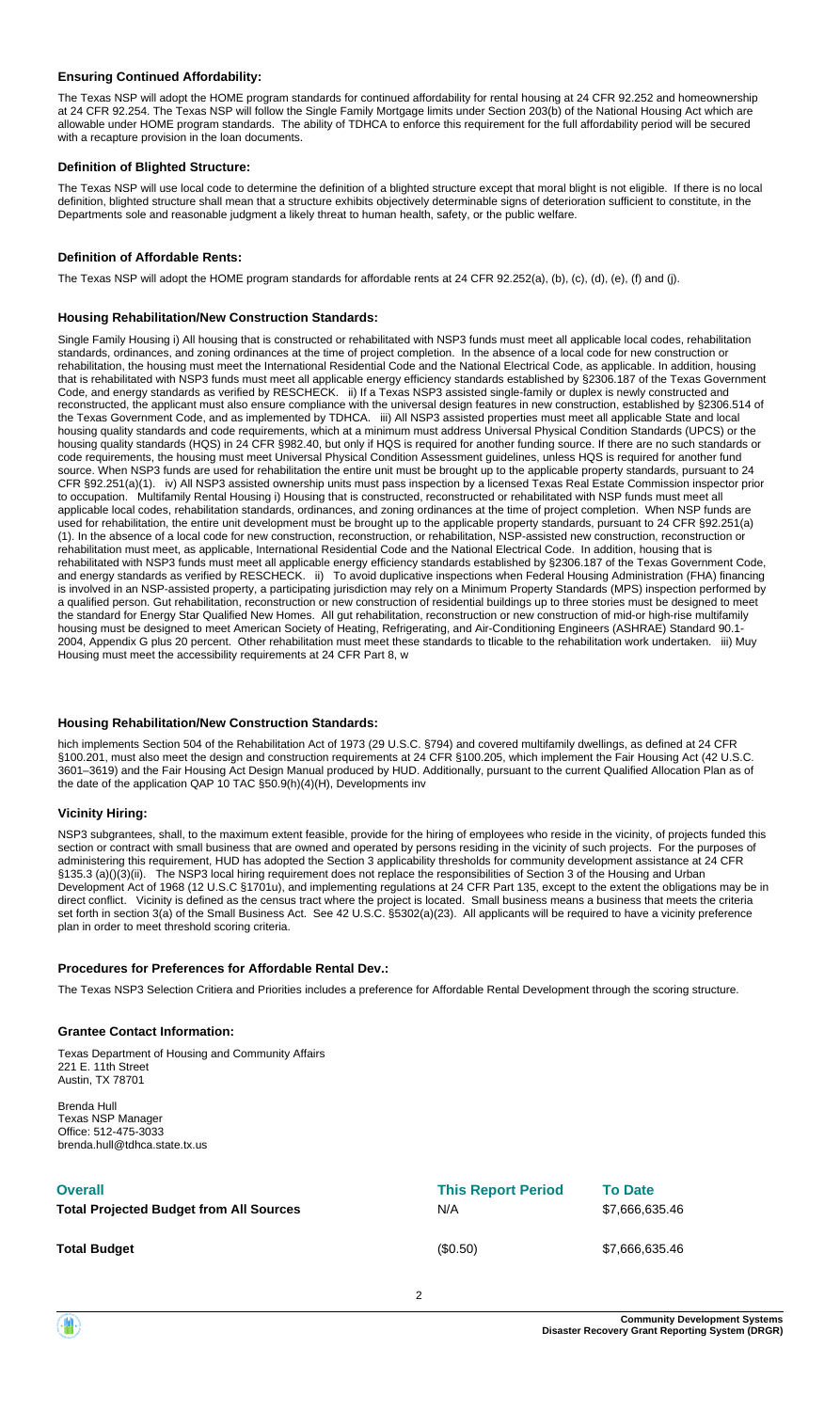| <b>Total Obligated</b>                       | (S0.50)      | \$7,652,169.96 |
|----------------------------------------------|--------------|----------------|
| <b>Total Funds Drawdown</b>                  | \$229,797.00 | \$6,972,402.66 |
| <b>Program Funds Drawdown</b>                | \$0.00       | \$6,407,821.49 |
| <b>Program Income Drawdown</b>               | \$229,797.00 | \$564,581.17   |
| <b>Program Income Received</b>               | \$9,714.08   | \$581,788.24   |
| <b>Total Funds Expended</b>                  | \$0.00       | \$6,528,598.89 |
| <b>Most Impacted and Distressed Expended</b> | \$0.00       | \$0.00         |
| <b>Match Contributed</b>                     | \$0.00       | \$0.00         |

# **Progress Toward Required Numeric Targets**

| <b>Requirement</b>                                 | <b>Target</b>  | <b>Actual</b>  |
|----------------------------------------------------|----------------|----------------|
| <b>Overall Benefit Percentage (Projected)</b>      |                | $0.00\%$       |
| <b>Overall Benefit Percentage (Actual)</b>         |                | $0.00\%$       |
| <b>Minimum Non-Federal Match</b>                   | \$0.00         | \$0.00         |
| <b>Limit on Public Services</b>                    | \$1,092,746.70 | \$0.00         |
| Limit on Admin/Planning                            | \$728,497.80   | \$728,497.80   |
| <b>Limit on Admin</b>                              | \$0.00         | \$728,497.80   |
| Most Impacted and Distressed Threshold (Projected) | \$0.00         | \$0.00         |
| <b>Progress towards LH25 Requirement</b>           | \$1,966,466.20 | \$3,755,149.82 |

# **Overall Progress Narrative:**

TDHCA continues to work closely with its subrecipients to provide technical assistance and oversight in an effort to guide NSP3 toward successful completion. This quarter the following Activities had no reportable actions:

77110000105 A2 77110000105 E2SA 77110000110 E2SA 77110003105 PI 77110003105 PI-SA TDHCA Administration No activity this quarter.

# **Project Summary**

| <b>Project #, Project Title</b> | <b>This Report</b>                      | <b>To Date</b>                          |                                         |
|---------------------------------|-----------------------------------------|-----------------------------------------|-----------------------------------------|
|                                 | <b>Program Funds</b><br><b>Drawdown</b> | <b>Project Funds</b><br><b>Budgeted</b> | <b>Program Funds</b><br><b>Drawdown</b> |
| 0006, Program Income            | \$0.00                                  | \$491,000.00                            | \$0.00                                  |
| 1, Financing Mechanisms         | \$0.00                                  | \$231.252.24                            | \$45,233,46                             |
| 2, Redevelopment                | \$0.00                                  | \$6,346,885.42                          | \$5,634,090.23                          |
| 3. Administration               | \$0.00                                  | \$728,497.80                            | \$728.497.80                            |

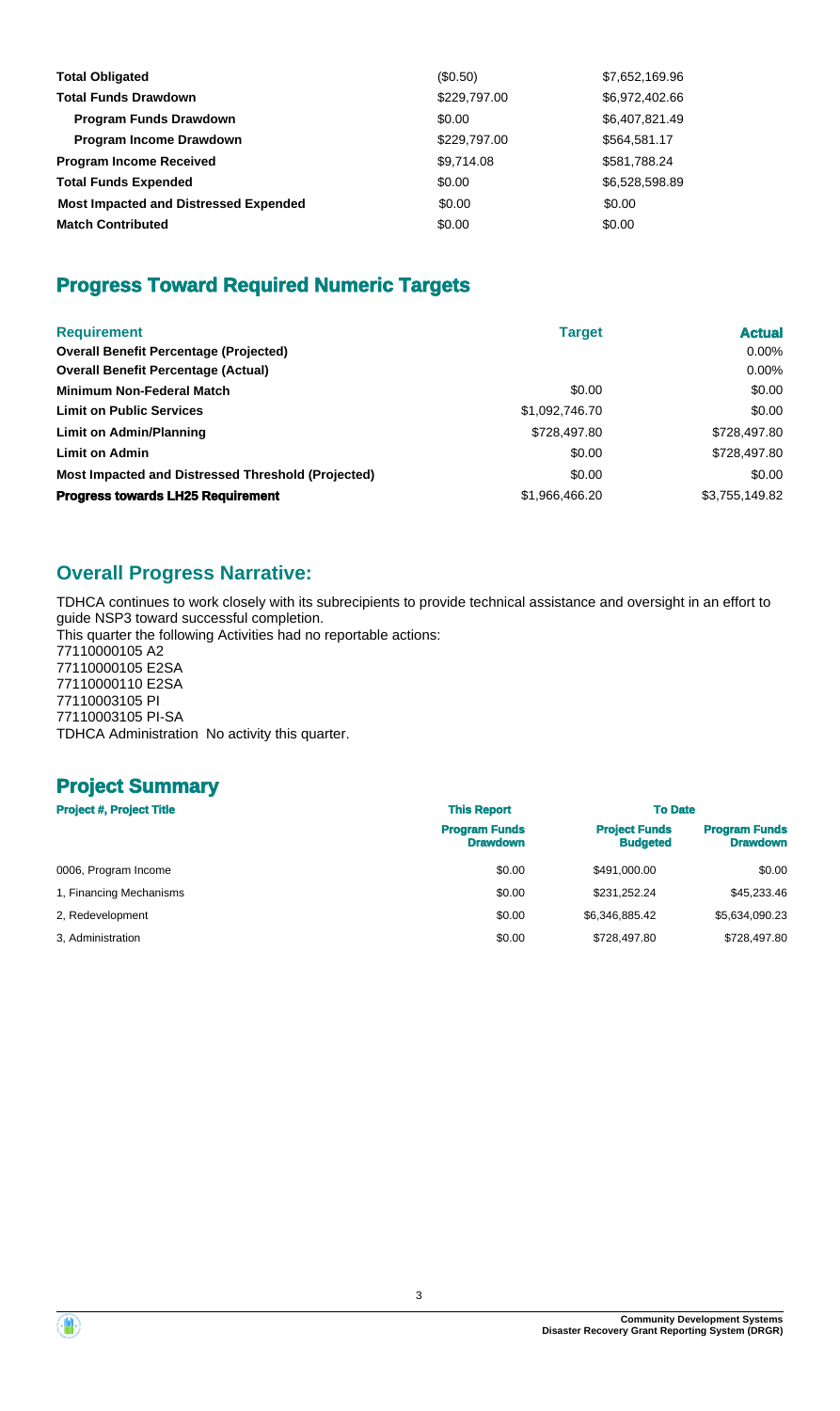# **Activities**

# **Project # / 1 / Financing Mechanisms**

#### **Grantee Activity Number: 77110000105 A2 CDC Brownsville - Homebuyer Assistance Setaside Activity Title:**

# **Activitiy Category:**

Homeownership Assistance to low- and moderate-income Under Way **Project Number:**

#### 1

**Projected Start Date:** 08/22/2013

### **Benefit Type:** Direct ( HouseHold )

**National Objective:**

# **Activity Status: Projected End Date: Project Title:** Financing Mechanisms

08/31/2019

**Completed Activity Actual End Date:**

NSP Only - LMMI Community Development Corporation of Brownsville **Responsible Organization:**

| <b>Overall</b>                                          | <b>Jul 1 thru Sep 30, 2019</b> | <b>To Date</b> |
|---------------------------------------------------------|--------------------------------|----------------|
| <b>Total Projected Budget from All Sources</b>          | N/A                            | \$231,252.24   |
| <b>Total Budget</b>                                     | (\$116,567.76)                 | \$231,252.24   |
| <b>Total Obligated</b>                                  | (\$116,567.76)                 | \$231,252.24   |
| <b>Total Funds Drawdown</b>                             | \$0.00                         | \$89,090.64    |
| <b>Program Funds Drawdown</b>                           | \$0.00                         | \$45,233.46    |
| <b>Program Income Drawdown</b>                          | \$0.00                         | \$43,857.18    |
| <b>Program Income Received</b>                          | \$704.33                       | \$7,910.19     |
| <b>Total Funds Expended</b>                             | \$0.00                         | \$89,090.64    |
| <b>Community Development Corporation of Brownsville</b> | \$0.00                         | \$89,090.64    |
| <b>Most Impacted and Distressed Expended</b>            | \$0.00                         | \$0.00         |
| <b>Match Contributed</b>                                | \$0.00                         | \$0.00         |

# **Activity Description:**

Developer shall coordinate access to Texas NSP Homebuyer Assistance for no less than twenty-one (21) households at or below 120% of the current AMI at the time of homebuyer contract.

# **Location Description:**

Developer shall carry out the following activities in the target area and specified neighborhoods identified in its Texas NSP3 Application.

# **Activity Progress Narrative:**

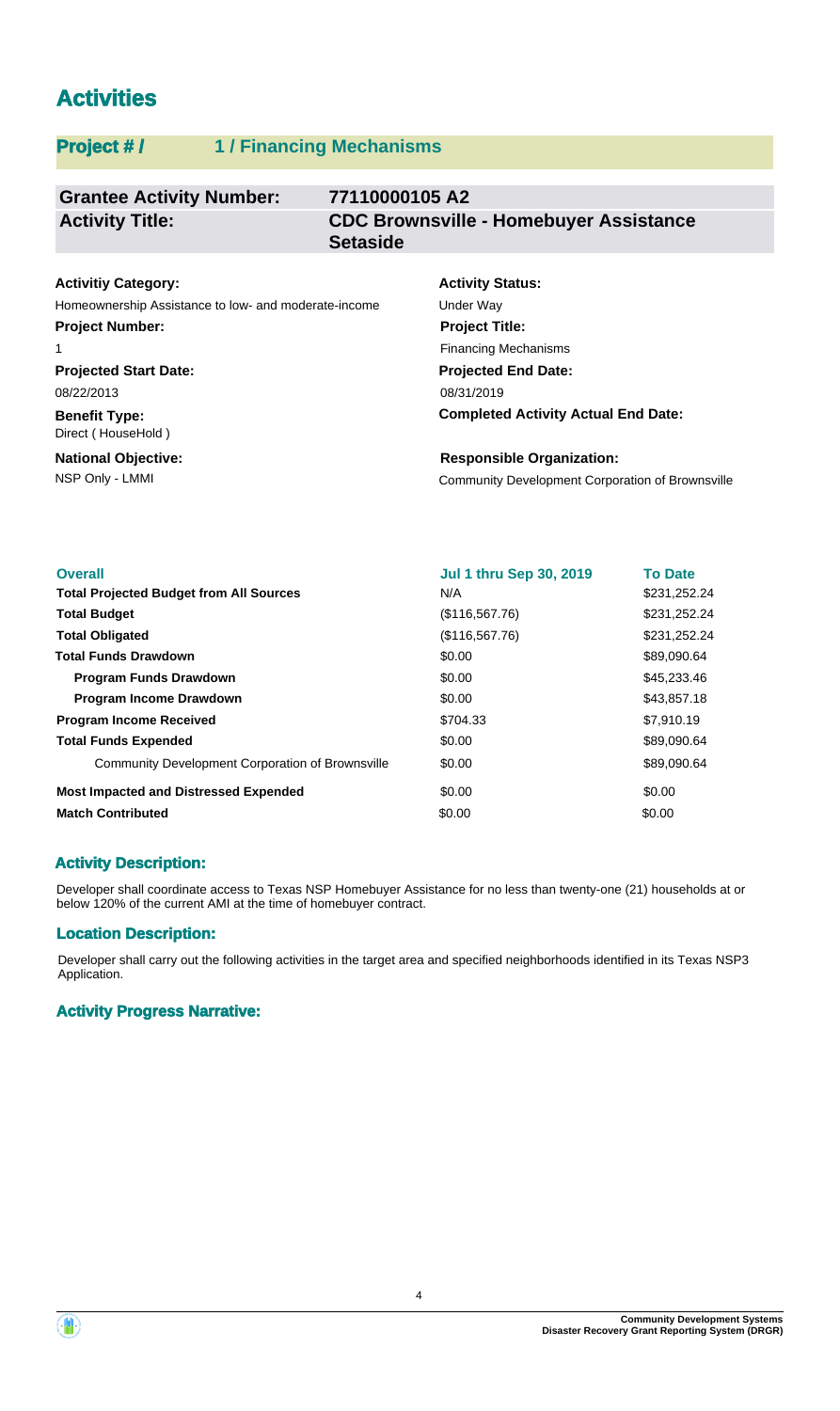## **Accomplishments Performance Measures**

|                         | <b>This Report Period</b> | <b>Cumulative Actual Total / Expected</b> |
|-------------------------|---------------------------|-------------------------------------------|
|                         | <b>Total</b>              | Total                                     |
| # of Housing Units      | 0                         | 2/21                                      |
| # of Singlefamily Units | 0                         | 2/21                                      |

### **Beneficiaries Performance Measures**

|                    | <b>This Report Period</b> |     |              | <b>Cumulative Actual Total / Expected</b> |            |       |                |
|--------------------|---------------------------|-----|--------------|-------------------------------------------|------------|-------|----------------|
|                    | Low                       | Mod | <b>Total</b> | Low                                       | <b>Mod</b> | Total | <b>Low/Mod</b> |
| # of Households    |                           |     |              | 2/0                                       | 0/21       | 2/21  | 100.00         |
| # Owner Households |                           |     |              | 2/0                                       | 0/21       | 2/21  | 100.00         |

# **Activity Locations**

**No Activity Locations found.**

# **Other Funding Sources Budgeted - Detail**

# **No Other Match Funding Sources Found**

No Other Funding Sources Found **Other Funding Sources Amount Amount Amount Amount Amount Amount Amount** 

Total Other Funding Sources

**Project # / 2 / Redevelopment**

| <b>Grantee Activity Number:</b>            | 77110000105 E2                             |
|--------------------------------------------|--------------------------------------------|
| <b>Activity Title:</b>                     | <b>CDC Brownsville - Redev</b>             |
|                                            |                                            |
| <b>Activitiy Category:</b>                 | <b>Activity Status:</b>                    |
| Construction of new housing                | Under Way                                  |
| <b>Project Number:</b>                     | <b>Project Title:</b>                      |
| 2                                          | Redevelopment                              |
| <b>Projected Start Date:</b>               | <b>Projected End Date:</b>                 |
| 08/22/2013                                 | 12/31/2020                                 |
| <b>Benefit Type:</b><br>Direct (HouseHold) | <b>Completed Activity Actual End Date:</b> |

NSP Only - LMMI **NATE Only - LMMI** Community Development Corporation of Brownsville **National Objective:**

### **Overall**

Total Projected Budget from All Sources **\$2,616,065.46** \$2,616,065.46 **Total Budget Program Income Drawdown Total Funds Drawdown Total Obligated Program Funds Drawdown**  $\text{0.00}$  \$2,019,526.41

### **Jul 1 thru Sep 30, 2019**

**Responsible Organization:**

\$33,067.26 \$229,797.00 \$229,797.00 N/A \$33,067.26

**To Date**

\$2,616,065.46 \$2,601,599.96 \$331,356.05 \$2,350,882.46

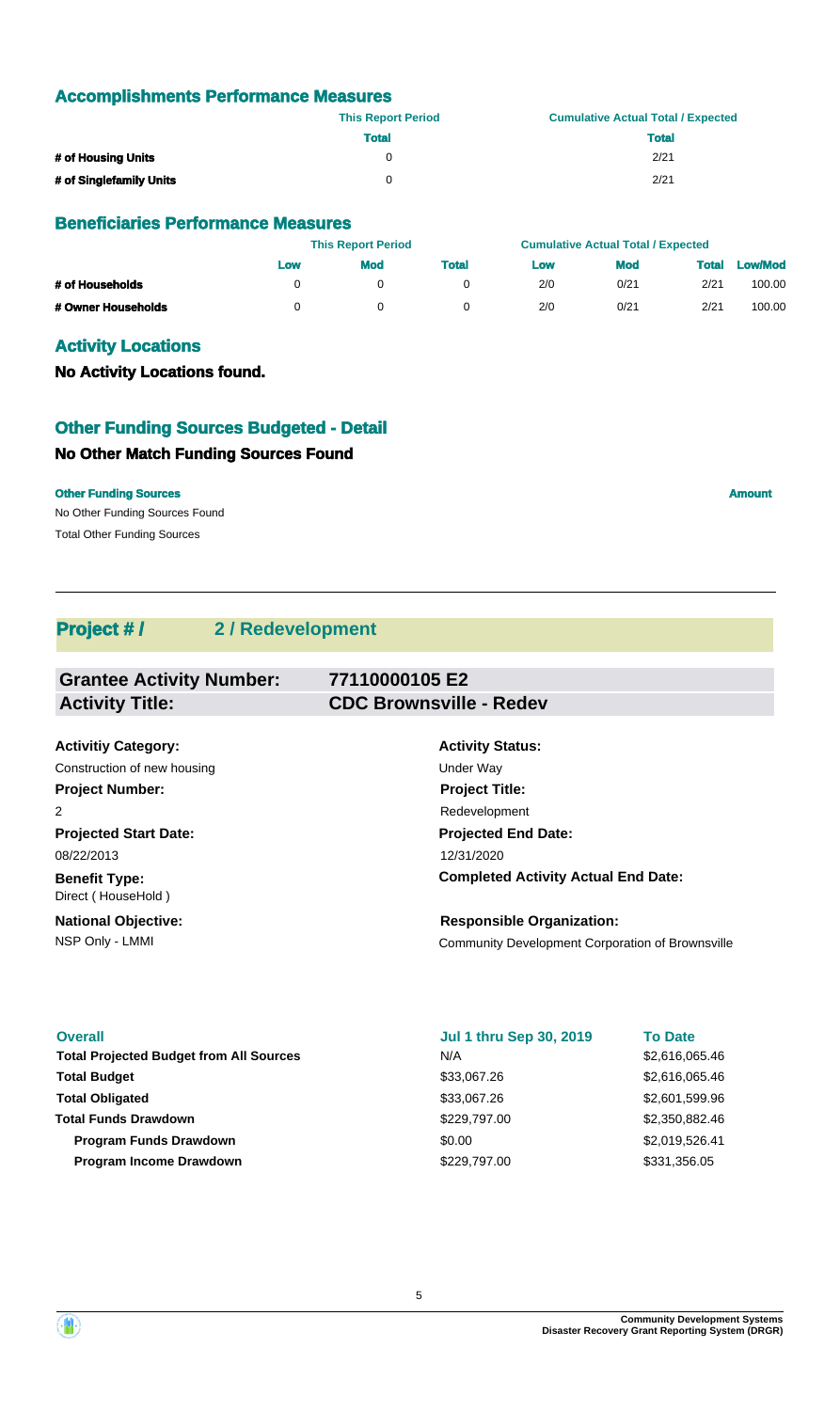| <b>Program Income Received</b>                   | \$9,009.75 | \$573,878.05   |
|--------------------------------------------------|------------|----------------|
| <b>Total Funds Expended</b>                      | \$0.00     | \$2,125,136.33 |
| Community Development Corporation of Brownsville | \$0.00     | \$2,125,136.33 |
| <b>Most Impacted and Distressed Expended</b>     | \$0.00     | \$0.00         |
| <b>Match Contributed</b>                         | \$0.00     | \$0.00         |

# **Activity Description:**

Developer shall conduct the new construction of no less than twenty-one (21) new housing units within the target area(s).

### **Location Description:**

Developer shall carry out the following activities in the target area and specified neighborhoods identified in its Texas NSP3 Application.

### **Activity Progress Narrative:**

CDC Brownsville originally contracted to build no fewer than 21 households at or below 120% AMI. At least 6 of 21 households should earn 50% or less of AMI. Construction began during a previous quarter. CDCB placed 17 NSP eligible homebuyers in end use during previous quarters. In August 2018, CDCB agreed to assist an additional 7 households (for a new total of 28) with unspent NSP3 funds in this contract. Drawdown amount reflects reimbursement of closing costs for 6 additional homebuyers this quarter.

### **Accomplishments Performance Measures**

|                         | <b>This Report Period</b> | <b>Cumulative Actual Total / Expected</b> |
|-------------------------|---------------------------|-------------------------------------------|
|                         | <b>Total</b>              | Total                                     |
| # of Housing Units      | 0                         | 18/21                                     |
| # of Singlefamily Units | 0                         | 18/21                                     |

### **Beneficiaries Performance Measures**

|                    | <b>This Report Period</b> |     |              | <b>Cumulative Actual Total / Expected</b> |            |              |                |
|--------------------|---------------------------|-----|--------------|-------------------------------------------|------------|--------------|----------------|
|                    | Low                       | Mod | <b>Total</b> | Low                                       | <b>Mod</b> | <b>Total</b> | <b>Low/Mod</b> |
| # of Households    |                           |     |              | 15/0                                      | 4/21       | 19/21        | 100.00         |
| # Owner Households |                           | 0   |              | 15/0                                      | 4/21       | 19/21        | 100.00         |

### **Activity Locations**

**No Activity Locations found.**

# **Other Funding Sources Budgeted - Detail**

### **No Other Match Funding Sources Found**

### **Other Funding Sources Amount Amount Amount Amount Amount Amount Amount**

No Other Funding Sources Found Total Other Funding Sources

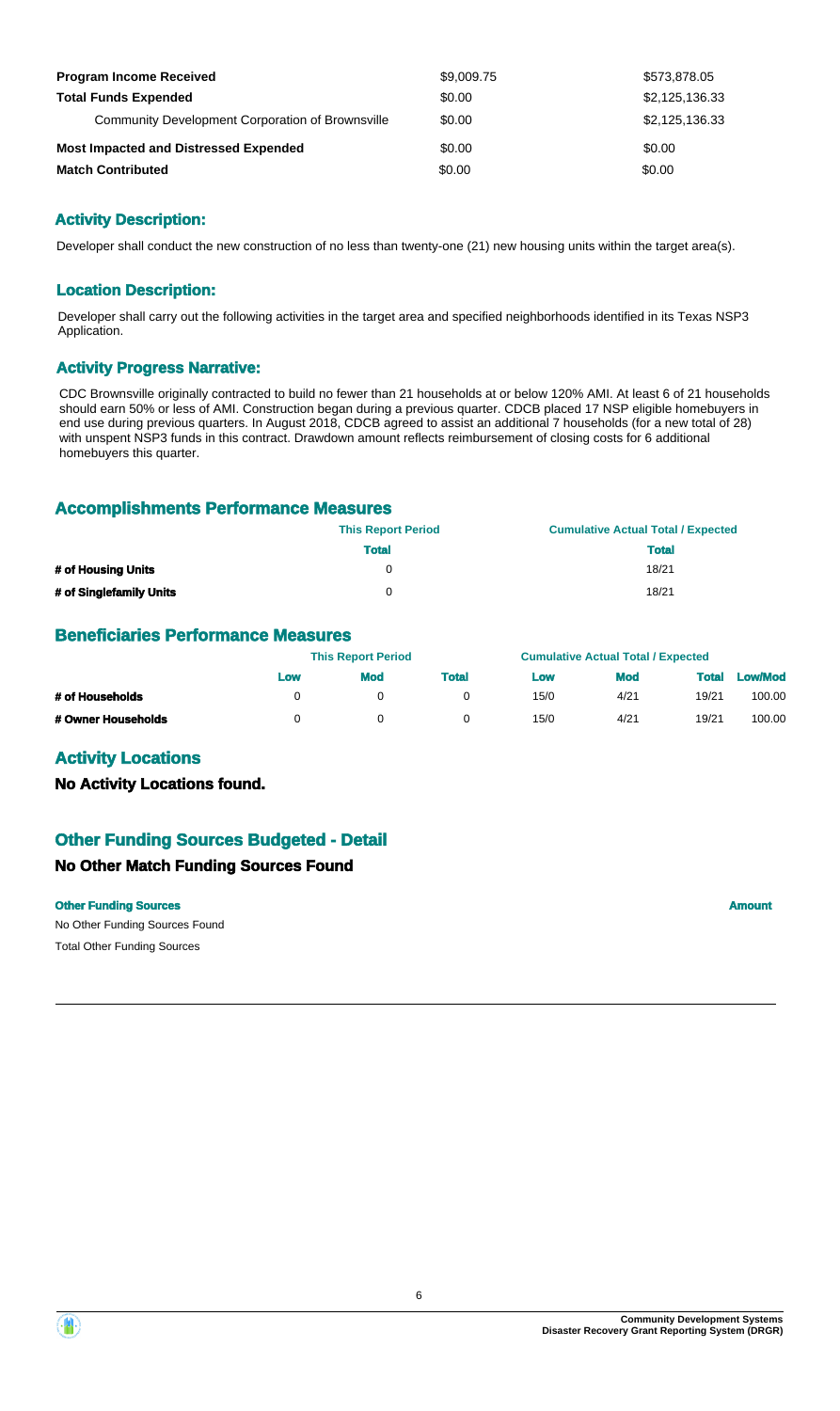**Grantee Activity Number:**

# **77110000105 E2SA**

# **Activity Title: CDC Brownsville - Redev Set Aside**

### **Activitiy Category:**

Construction of new housing Theorem 2012 Construction of the Way

# **Project Number:**

2

**Projected Start Date:** 08/22/2013

**Benefit Type:** Direct ( HouseHold )

## **National Objective:**

# **Activity Status: Projected End Date: Completed Activity Actual End Date:** 12/31/2020 **Project Title:** Redevelopment

### **Responsible Organization:**

NSP Only - LH - 25% Set-Aside Community Development Corporation of Brownsville

| <b>Overall</b>                                   | <b>Jul 1 thru Sep 30, 2019</b> | <b>To Date</b> |
|--------------------------------------------------|--------------------------------|----------------|
| <b>Total Projected Budget from All Sources</b>   | N/A                            | \$105,157.96   |
| <b>Total Budget</b>                              | \$83,500.00                    | \$105,157.96   |
| <b>Total Obligated</b>                           | \$83,500.00                    | \$105,157.96   |
| <b>Total Funds Drawdown</b>                      | \$0.00                         | \$21,657.96    |
| <b>Program Funds Drawdown</b>                    | \$0.00                         | \$0.00         |
| <b>Program Income Drawdown</b>                   | \$0.00                         | \$21,657.96    |
| <b>Program Income Received</b>                   | \$0.00                         | \$0.00         |
| <b>Total Funds Expended</b>                      | \$0.00                         | \$18,831.40    |
| Community Development Corporation of Brownsville | \$0.00                         | \$18,831.40    |
| <b>Most Impacted and Distressed Expended</b>     | \$0.00                         | \$0.00         |
| <b>Match Contributed</b>                         | \$0.00                         | \$0.00         |

# **Activity Description:**

Developer shall conduct the new construction of one new housing unit within the target area(s).

### **Location Description:**

Developer shall carry out the following activities in the target area (Brownsville) and specified neighborhoods identified in its Texas NSP3 Application.

### **Activity Progress Narrative:**

### **Accomplishments Performance Measures**

|                    | <b>This Report Period</b> | <b>Cumulative Actual Total / Expected</b> |  |  |
|--------------------|---------------------------|-------------------------------------------|--|--|
|                    | <b>Total</b>              | <b>Total</b>                              |  |  |
| # of Housing Units |                           | 1/1                                       |  |  |